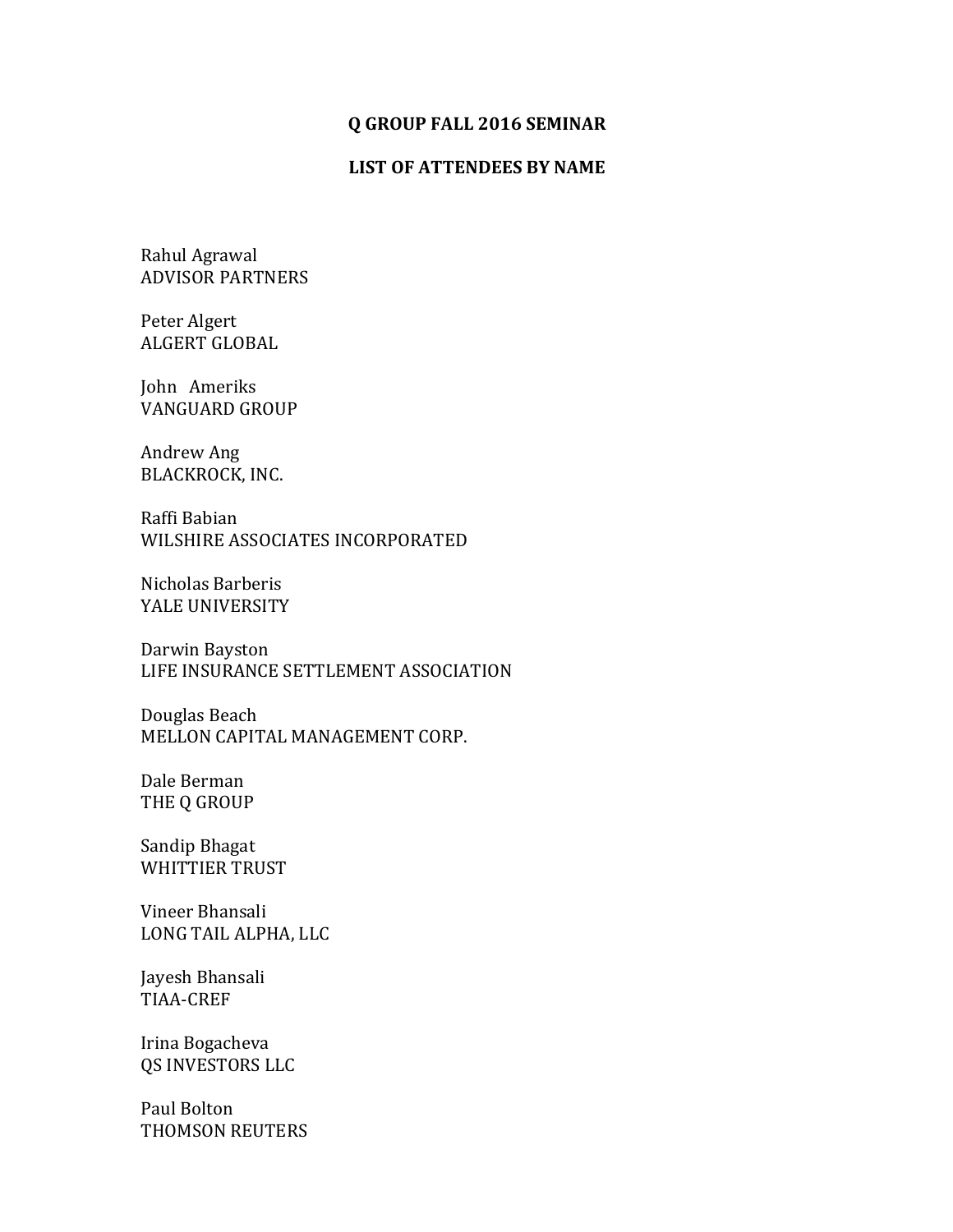Ethan Brodie NOMURA SECURITIES INTERNATIONAL INC

Stephen Brown MONASH UNIVERSITY, NYU STERN

Gary Brown CMG LIFE SERVICES, INC.

John Campbell HARVARD UNIVERSITY

Christopher Canova AXIOMA, INC.

Pierre Chamberland CAISSE DE DEPOT ET PLACEMENT DU QUEBEC

Satyajit Chandrashekar FIDELITY INVESTMENTS

Fan Chen PINGAN PIONEER CAPITAL

Wonseck Choi J.P. MORGAN ASSET MANAGEMENT

Anna Cieslak FUQUA SCHOOL OF BUSINESS, DUKE UNIVERSITY

Roger Clarke **ANALYTIC INVESTORS** 

Mary Ida Compton ALAN BILLER & ASSOCIATES

Thomas Connelly ARIZONA STATE RETIREMENT SYSTEM

Daniel Dickler KAMAKURA CORPORATION

Elroy Dimson CAMBRIDGE JUDGE BUSINESS SCHOOL

John Donner AMERICAN CENTURY INVESTMENTS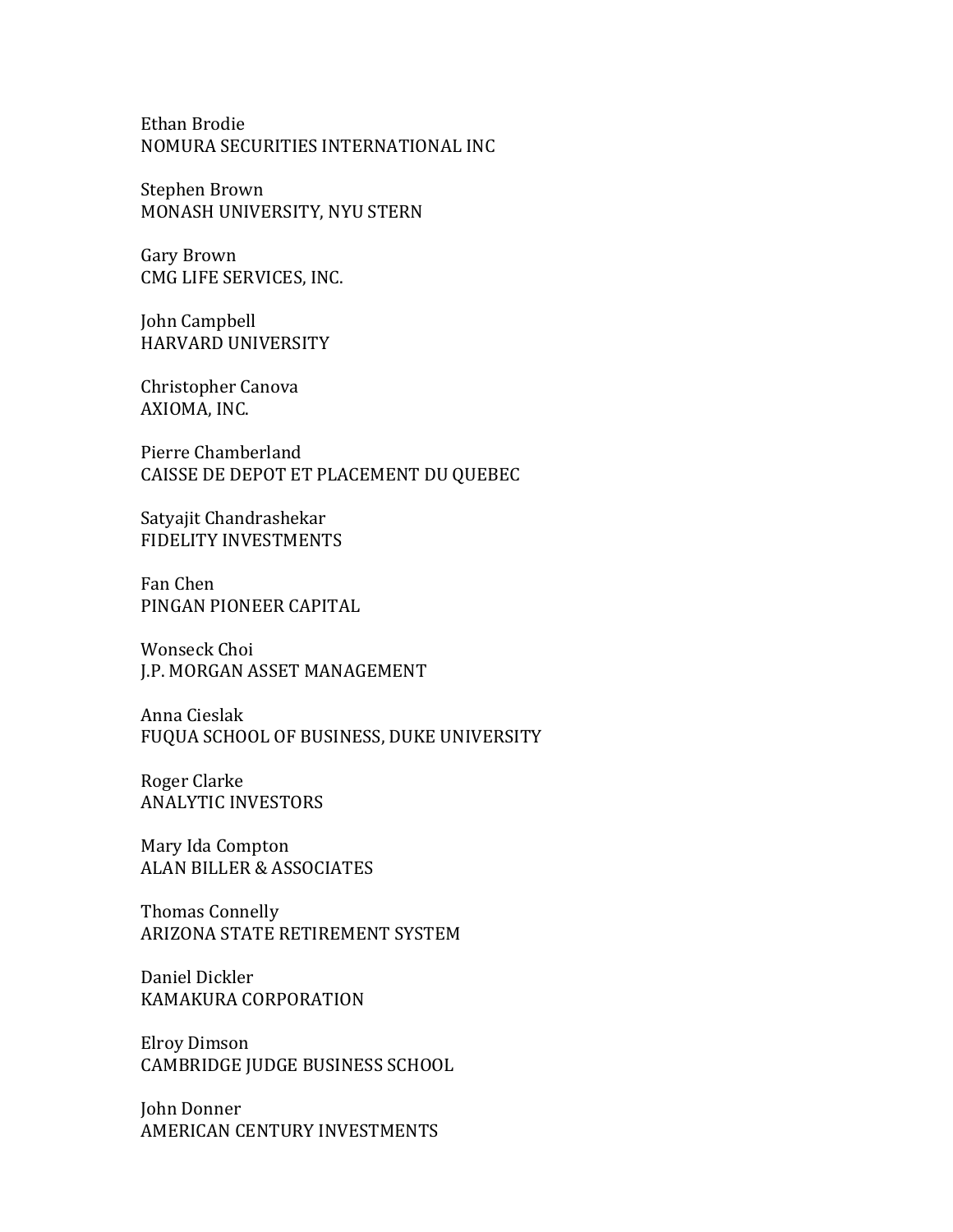Yaxin Duan PRINCETON UNIVERSITY INVESTMENT COMPANY

Edwin Elton LEONARD N. STERN SCHOOL OF BUSINESS, NEW YORK UNIVERSITY

Jon Ender ENDER CAPITAL MANAGEMENT

Nathan Erickson MRA ASSOCIATES

Charles Fann LOS ANGELES CAPITAL MANAGEMENT

Thomas Felker NORTH FORTY MANAGEMENT, LLC

Jonathan Finn VANTAGE CONSULTING GROUP

Gregg Fisher **GERSTEIN FISHER** 

William Fouse MELLON CAPITAL MANAGEMENT CORP.

Steven Fox **CAPITAL GROUP** 

Alejandro Gaba STATE STREET GLOBAL ADVISORS

Timothy Gannon FIDELITY INVESTMENTS

Ethan Ganz SSI INVESTMENT MANAGEMENT

David Germany WELLS CAPITAL MANAGEMENT

Ralph Goldsticker ALAN BILLER & ASSOCIATES

Elena Goncharova **BNY MELLON**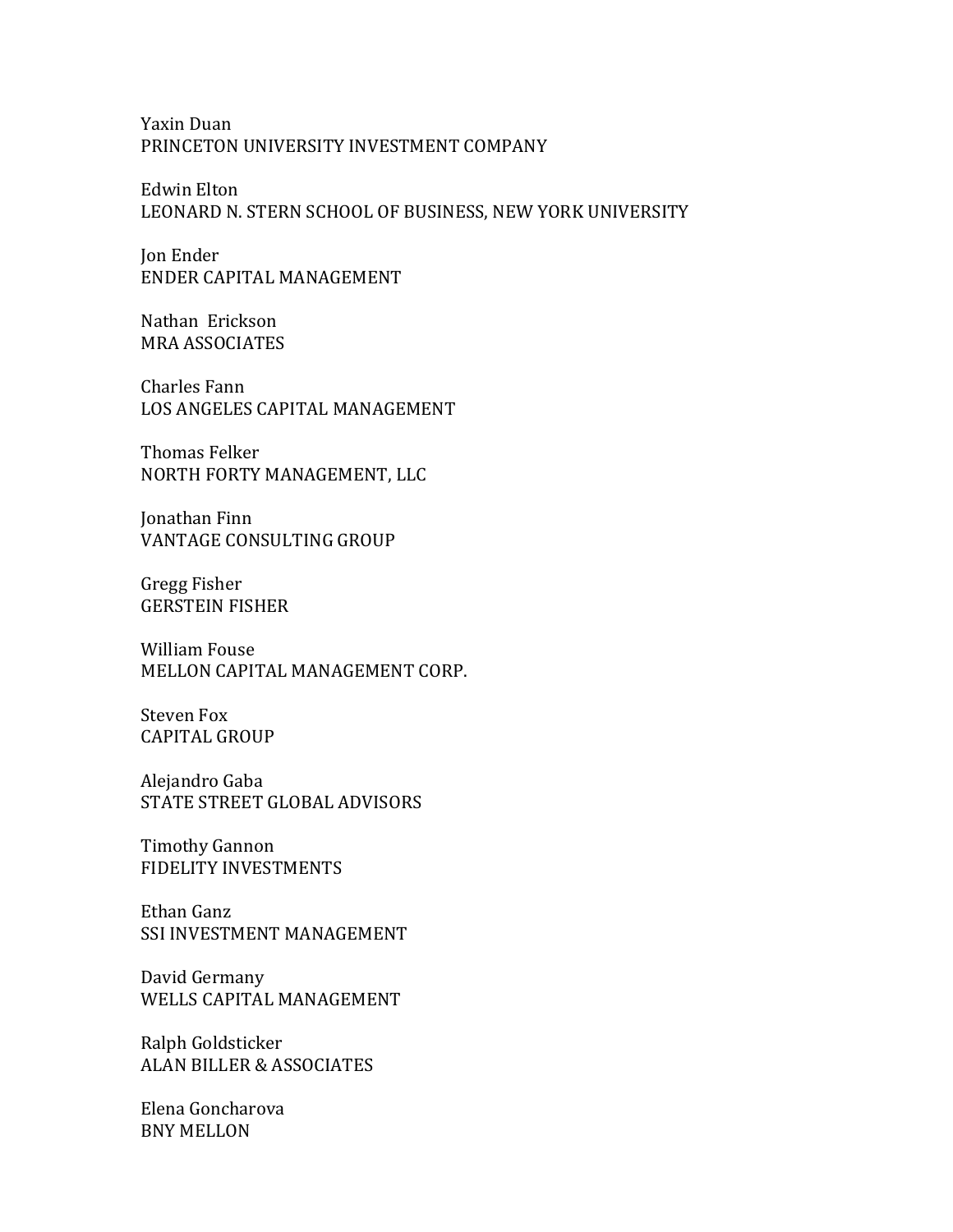James Gordon, Jr. FEDERATED INVESTORS

Hilarie Green SAVOS INVESTMENTS

Craig Gross **VANGUARD GROUP** 

Alan Guo WEISS ASSET MANAGEMENT

P. Brett Hammond CAPITAL GROUP

Sarah Hansen **JAFFE MANAGEMENT** 

Lawrence Harris THE Q GROUP & MARSHALL SCHOOL OF BUSINESS, USC

Brian Hayes MORGAN STANLEY

Thomas Hewett PERELLA WEINBERG

Joanne Hill PROSHARES ADVISORS, LLC

Steve Hogan ENSIGN PEAK ADVISORS

Wei Hu FINANCIAL ENGINES

Stefan Hubrich T. ROWE PRICE

Antti Ilmanen AQR CAPITAL MANAGEMENT, LLC

David Jaffe JAFFE MANAGEMENT

Dawn Jia CANADA PENSION PLAN INVESTMENT BOARD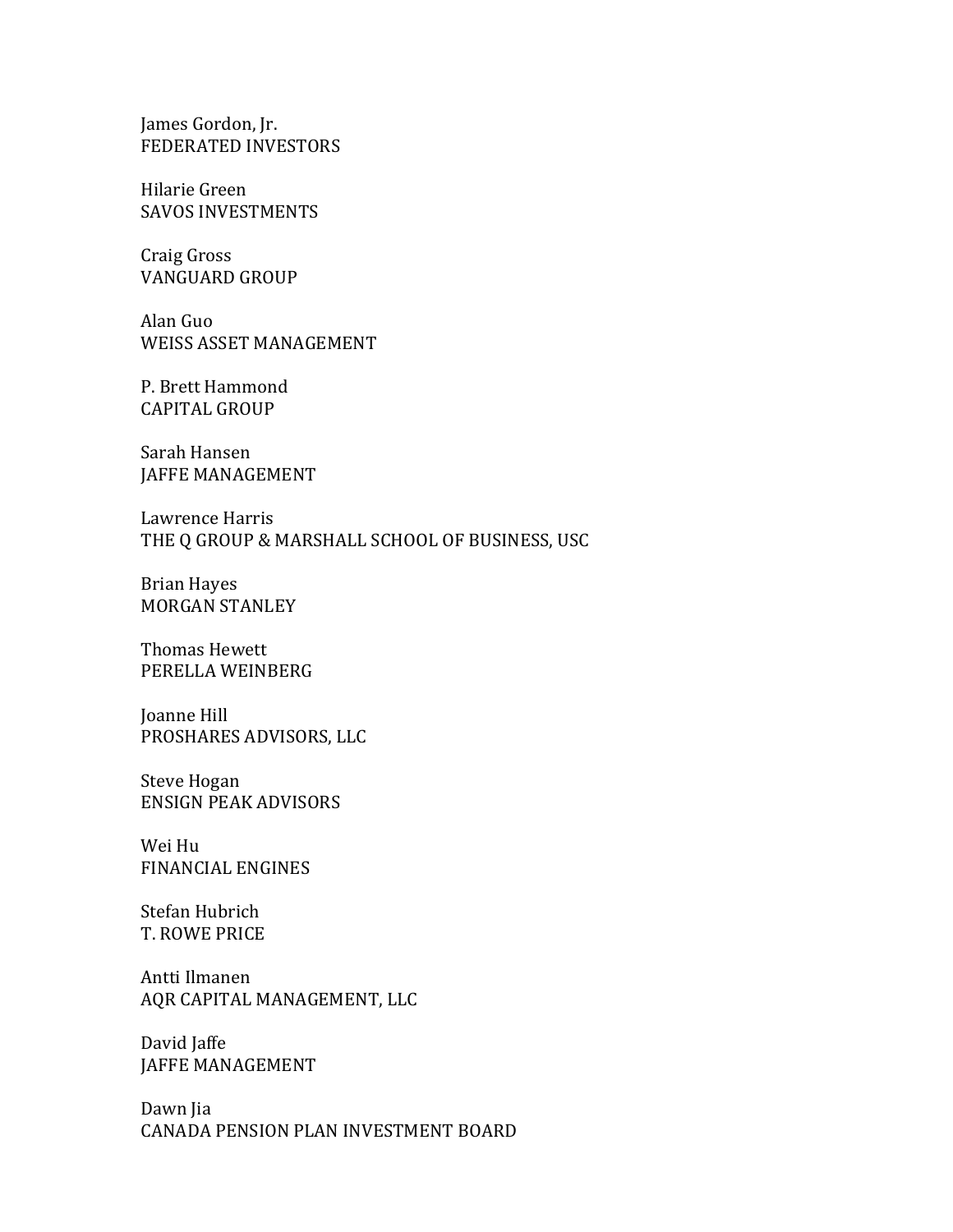Lucy Jin **ANALYTIC INVESTORS** 

Frank Jones SAN JOSE STATE UNIVERSITY

Chris Jones FINANCIAL ENGINES

Philippe Jorion PACIFIC ALTERNATIVE ASSET MANAGEMENT COMPANY

Nishant Kachawa STRATEGIC INVESTMENT GROUP

Ronald Kahn BLACKROCK, INC.

Elena Khoziaeva BRIDGEWAY CAPITAL MANAGEMENT

Allen Kim KAYNE ANDERSON RUDNICK INVESTMENTS

William Kinlaw STATE STREET ASSOCIATES

Robert Kluchko BOSTON COMPANY ASSET MANAGEMENT, LLC

Mark Kritzman WINDHAM CAPITAL MANAGEMENT, LLC

Ilia Lanski **CAPITAL GROUP** 

Wai Lee NEUBERGER BERMAN

Martin Leibowitz **MORGAN STANLEY** 

Tianchuan Li PARAMETRIC PORTFOLIO ASSOCIATES

Feifei Li RESEARCH AFFILIATES, LLC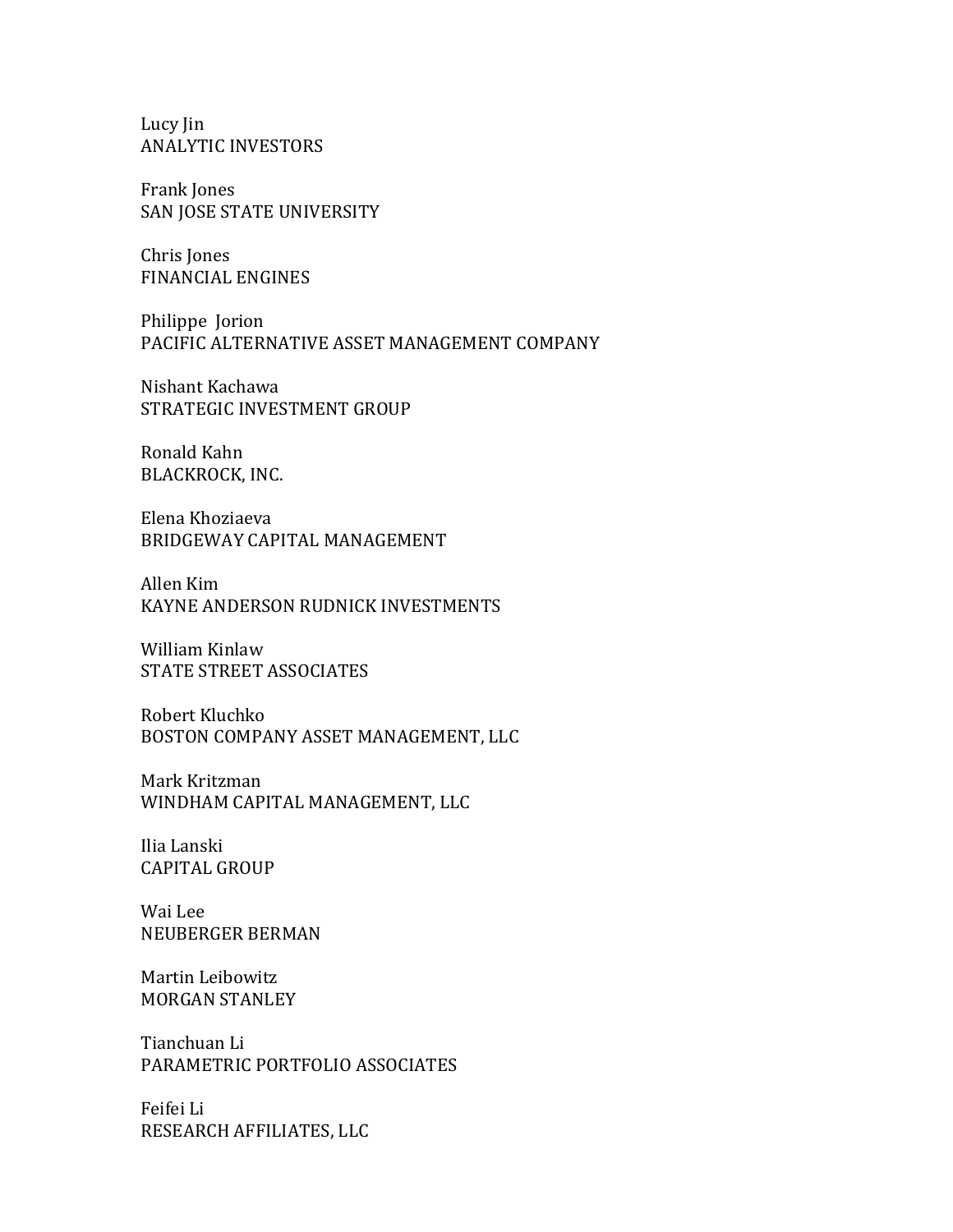Chris Li WEISS ASSET MANAGEMENT

Richard Lindsey WINDHAM CAPITAL MANAGEMENT

Christopher Lo COLUMBIA THREADNEEDLE INVESTMENTS

Jason MacQueen ALPHA STRATEGIES, LLC

Mehdi Mahmud FIRST EAGLE INVESTMENT MANAGEMENT

Gerardo Manzo TWO SIGMA

Harry Markowitz HARRY MARKOWITZ COMPANY

Michael Mauboussin **CREDIT SUISSE** 

James McKeon KAMAKURA CORPORATION

Jason McManus **JENNISON ASSOCIATES LLC** 

Frank Megale THE Q GROUP & MEGALE, CPA

Donna Megale THE Q GROUP & MEGALE, CPA

Jose Menchero BLOOMBERG

Richard Michaud NEW FRONTIER ADVISORS, LLC

Olivia Mitchell THE WHARTON SCHOOL, UNIVERSITY OF PENNSYLVANIA

David Modest THE Q GROUP & OSPREY BAY CAPITAL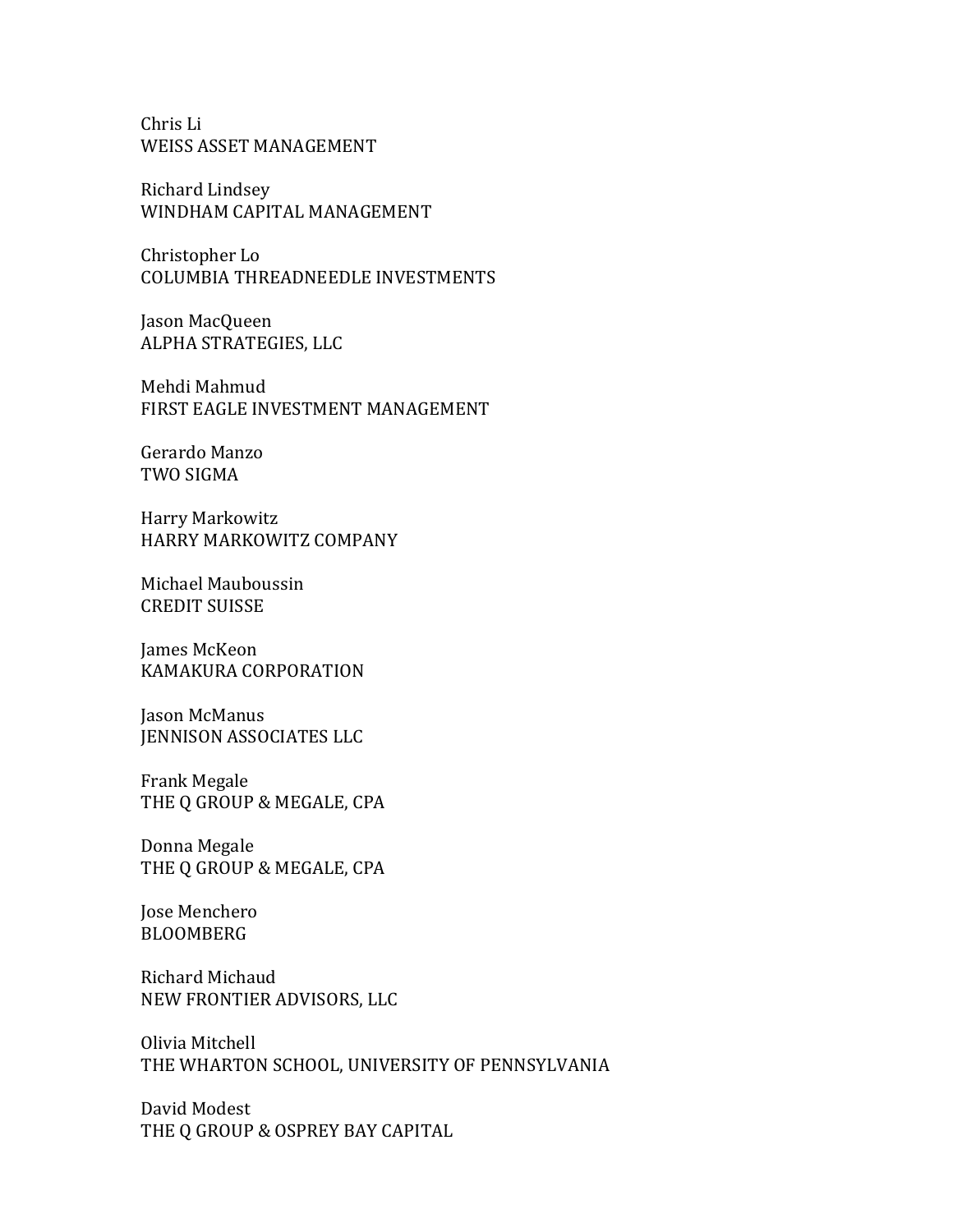## Alex Muniz VIRGINIA RETIREMENT SYSTEM

Erik Murad NATIONAL RAILROAD RETIREMENT INVESTMENT TRUST

Donald Mykrantz JEFFREY COMPANY

George Mylnikov WINDHAVEN INVESTMENT MANAGEMENT

Thomas Nadbielny SANDPOINTE LLC

Fredric Nelson SYZYGY ADVISORS LLC

Frank Nielsen FIDELITY STRATEGIC ADVISERS

Colm O'Cinneide QS INVESTORS LLC

Arek Ohanissian GE CAPITAL - ENERGY FINANCIAL SERVICES

Takashi Ohmoto NOMURA ASSET MANAGEMENT CO., LTD.

Inna Okounkova COLUMBIA UNIVERSITY

Cesar Orosco AJO

Henry Otto BRANDYWINE GLOBAL INVESTMENT MANAGEMENT

Sebastien Page **T. ROWE PRICE** 

Harsh Parikh PGIM

Barbara Petitt CFA INSTITUTE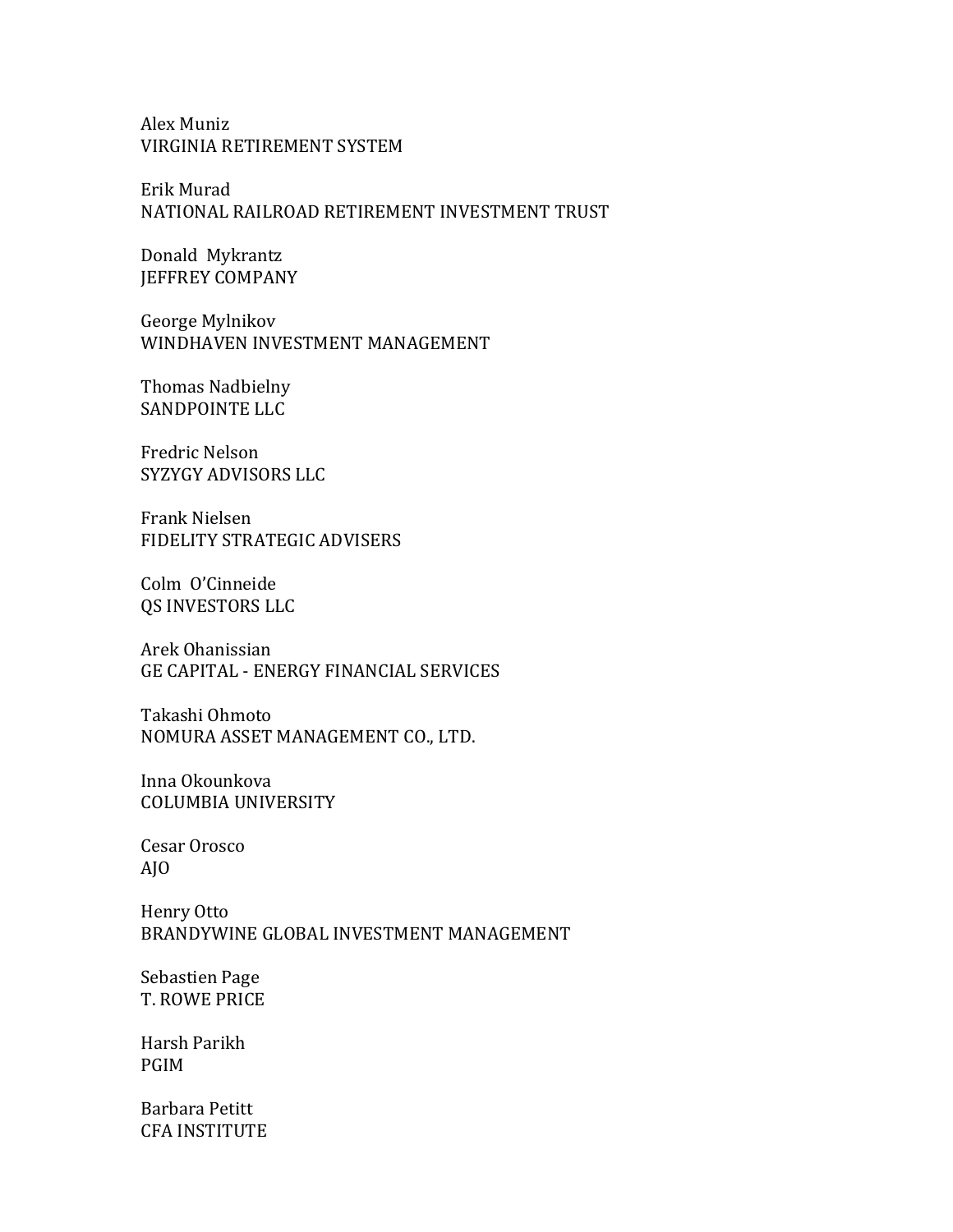Melanie Petsch PETSCH ANALYTICS, LLC

Leonard Pitten COLUMBIA THREADNEEDLE INVESTMENTS

Momtchil Pojarliev FISHER FRANCIS TREES & WATTS (FFTW)

Sergei Polevikov OPPENHEIMER FUNDS, INC.

Krishna Ramaswamy THE Q GROUP & THE WHARTON SCHOOL, UNIVERSITY OF PENNSYLVANIA

Ronald Ratcliffe BLACKROCK, INC.

Marc Reinganum THE Q GROUP

Richard Roll CALIFORNIA INSTITUTE OF TECHNOLOGY

James Niels Rosenquist ROSETTA ANALYTICS

Bradford Rowe LOS ANGELES CAPITAL MANAGEMENT

Patrick Rowland RUSSELL INVESTMENT GROUP

David Runkle TRILOGY GLOBAL ADVISORS

Mustafa Sagun PRINCIPAL GLOBAL INVESTORS

Georgios Sakoulis QUANTITATIVE MANAGEMENT ASSOCIATES, LLC

Andrew Sawyer MAINE PUBLIC EMPLOYEES RETIREMENT SYSTEM

Anureet Saxena PURDUE UNIVERSITY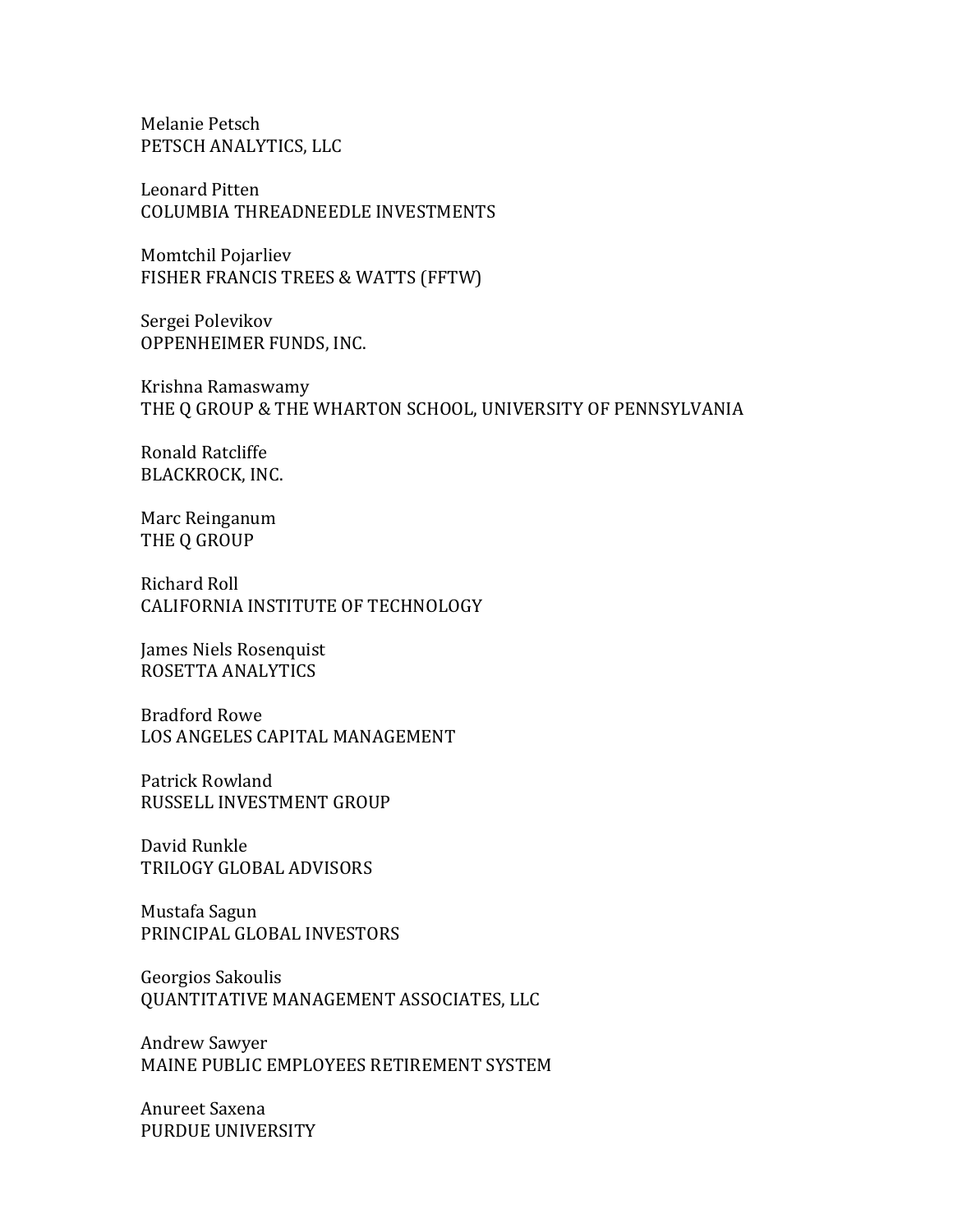Andrew Scott J.P. MORGAN

James Scott THE Q GROUP

Stephen Sexauer SAN DIEGO COUNTY EMPLOYEE RETIREMENT ASSOCIATION (SDCERA)

Rasool Shaik EAGLE GLOBAL ADVISORS

Joshua Shapiro UNC MANAGEMENT COMPANY, INC.

Rajeev Sharan SAVOS INVESTMENTS

William Sharpe STANFORD UNIVERSITY

Kevin Shea DISCIPLINED ALPAHA LLC

Katrina Sherrerd RESEARCH AFFILIATES, LLC

Nathan Shetty UBS GLOBAL ASSET MANAGEMENT

Christopher Shieh HELMSLEY CHARITABLE TRUST

Robert Shultz THE Q GROUP

Laurence Siegel CFA RESEARCH FOUNDATION

Robert Snigaroff DENALI ADVISORS

Aye Soe S&P DOW JONES INDICES

Eric Sorensen PANAGORA ASSET MANAGEMENT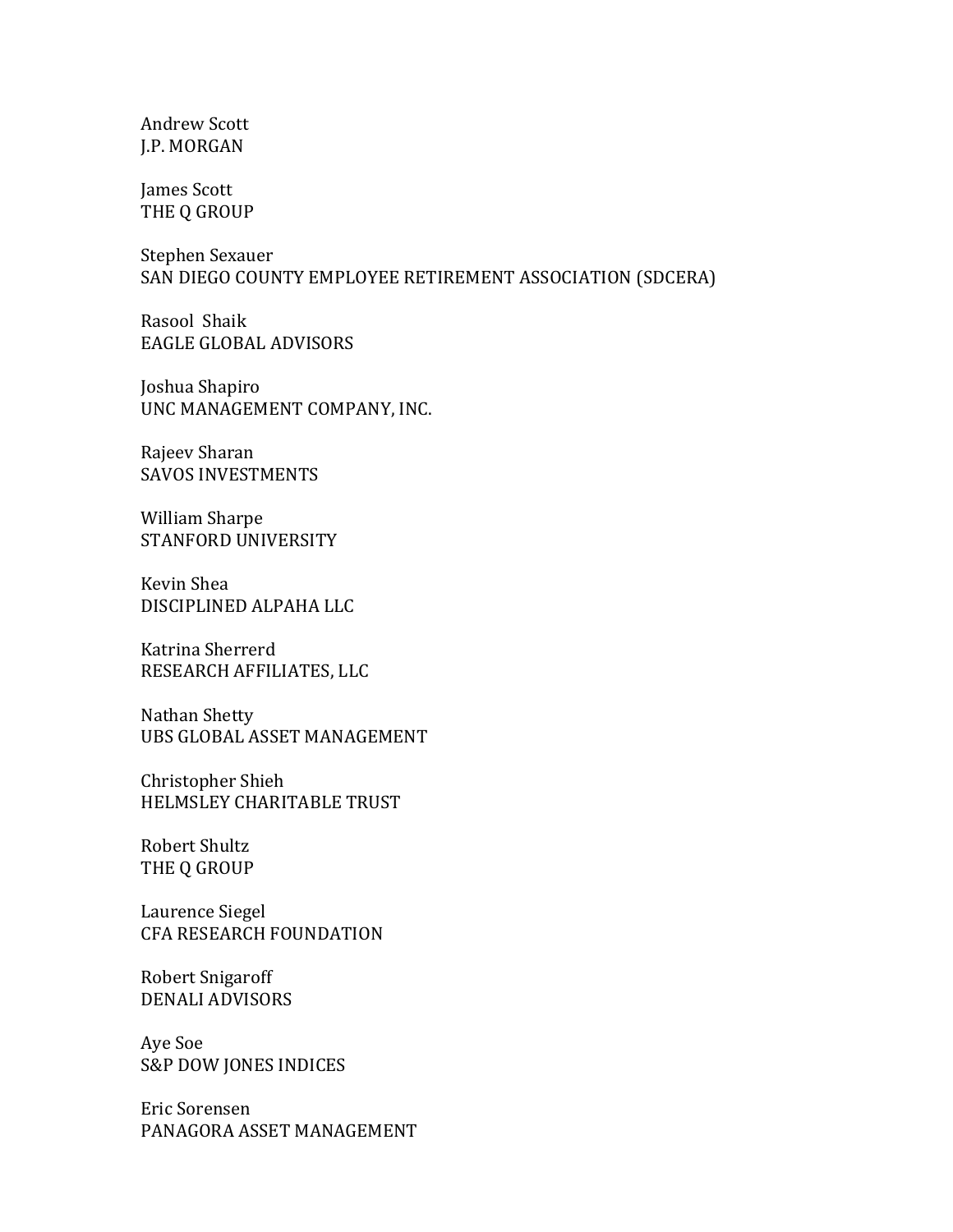Kathleen Stevens THE Q GROUP

Jamie Stewart WHARTON RESEARCH DATA SERVICES (WRDS)

Margaret Stumpp QUANTITATIVE MANAGEMENT ASSOCIATES, LLC

Edward Sujarit SHOW GEAR PRODUCTIONS, INC.

Mark Szigety **3EDGE ASSET MANAGEMENT** 

Walter Tackett CHARLES SCHWAB INVESTMENT MANAGEMENT

Mark Taylor LEITH WHEELER INVESTMENT COUNSEL

Dylan Tevlin KOCH ASSET MANAGEMENT

Taketo Usei NOMURA ASSET MANAGEMENT CO., LTD.

Gregory Van Inwegen **CITI PRIVATE BANK** 

Pamela Vance AXIOMA, INC.

Wayne Wagner THE Q GROUP

Andrew Walther AB GLOBAL

William Wang FIDELITY INVESTMENTS

Jenna Webb JAFFE MANAGEMENT

Andrew Weisman WINDHAM CAPITAL MANAGEMENT